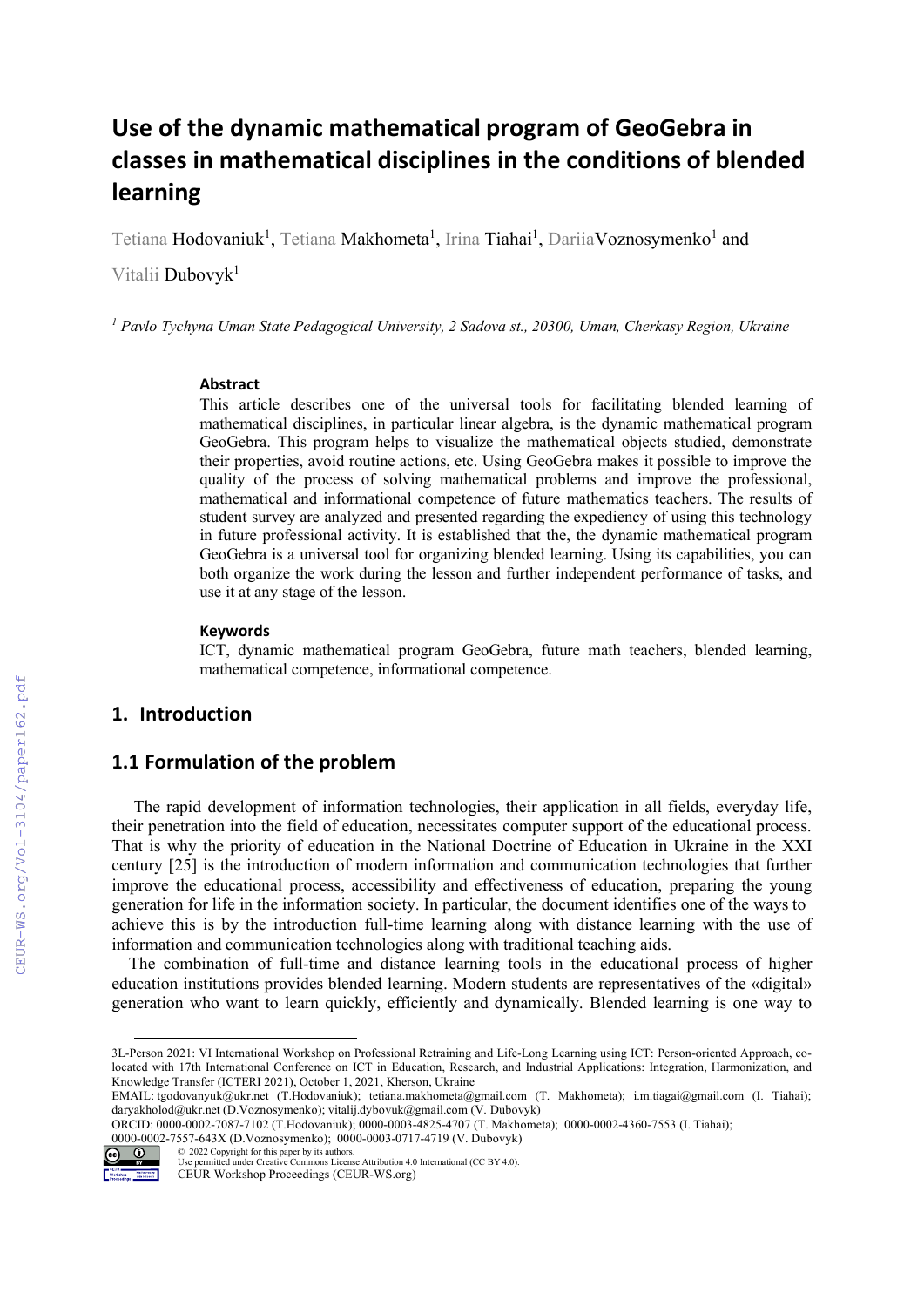give them that opportunity.

## 1.2 Analysis of recent research and publications

One of the important factors that determine the level of economic and socio-political development of the country is the quality of education of its population, in particular, mathematics. Improving the quality of mathematical knowledge of higher education seekers is one of the most urgent and important tasks modern higher education institutions in general, and pedagogical, in particular, face. The use of blended learning contributes to the improvement of mathematical knowledge of future mathematics teachers, the improvement of the educational process, the rational use of time and resources, and the increase of students' motivation for high-quality mastering of mathematical disciplines.

Some aspects of the use of the model of blended learning in the education system were covered in the works of domestic and foreign scientists: Barna OV [17], Bugaychuk KL [18], Kademiya M.Yu. [21], Korotun OV [22], Krivonos OM [22], Murashchenko TV [24], Nakitina MS [26], Tkachuk GV [27], Moebs S. [10], Weibelzahl S. [10], Charles R. Graham [4], Ismail A. O [5], Mahmood AK [5], Abdelmaboud A. [5], Ghazal S. [3], Al -Samarraie H. [3], Aldowah H. [3], Owston R. [11], York D. [11], Malhotra T. [11].

Today, the term «blended learning» (blended or hybrid learning) in domestic and foreign scientific and educational literature has different interpretations:

- a practical tool for modernization of modern education, that creates new pedagogical methods, which are based on the integration of traditional approaches to the organization of the educational process, where the transfer of knowledge and elearning technologies is happening [22];

- purposeful process of acquiring knowledge, skills and abilities in the context of integration of classroom and extracurricular educational activities of educational subjects based on the use and complementarity of traditional, electronic, distance and mobile learning technologies in the if a student properly manages time, place, routes and pace of study [23];

- learning system, which includes the integration of various forms of learning (full-time learning in classrooms, e-learning and individual learning), which results in a better formation of competencies [26].

- pedagogically balanced combination of traditional, electronic, distance and mobile learning technologies aimed at the integration of classroom and extracurricular learning [24];

- combination of distance and traditional communication in the process of integrated educational activities [10];

- an approach that combines traditional learning with the use of online learning methods (for example, podcasts, materials and activities conducted on the Internet through educational platforms) [4];

- combining traditional formal learning tools: working in classrooms, studying theoretical material - with informal, like, with discussions via e-mail and Internet conferences [20];

- a kind of hybrid method, that combines online learning, traditional and independent learning [28], etc.

The effectiveness and efficiency of the use of blended learning in the process of the students acquiring mathematical knowledge depends on a rational combination of different approaches, methods of presenting, types of work, teaching aids and more. Teaching aids should be modern, reliable, accessible and easy to use. One of the universal tools for facilitating blended learning of mathematical disciplines is the dynamic mathematical program GeoGebra, which helps to visualize the mathematical objects studied, demonstrate their properties, avoid routine actions, etc. Using GeoGebra makes it possible to improve the quality of the process of solving mathematical problems and improve the professional, mathematical and informational competence of future mathematics teachers.

Much attention has been paid to the peculiarities of using the dynamic GeoGebra package in the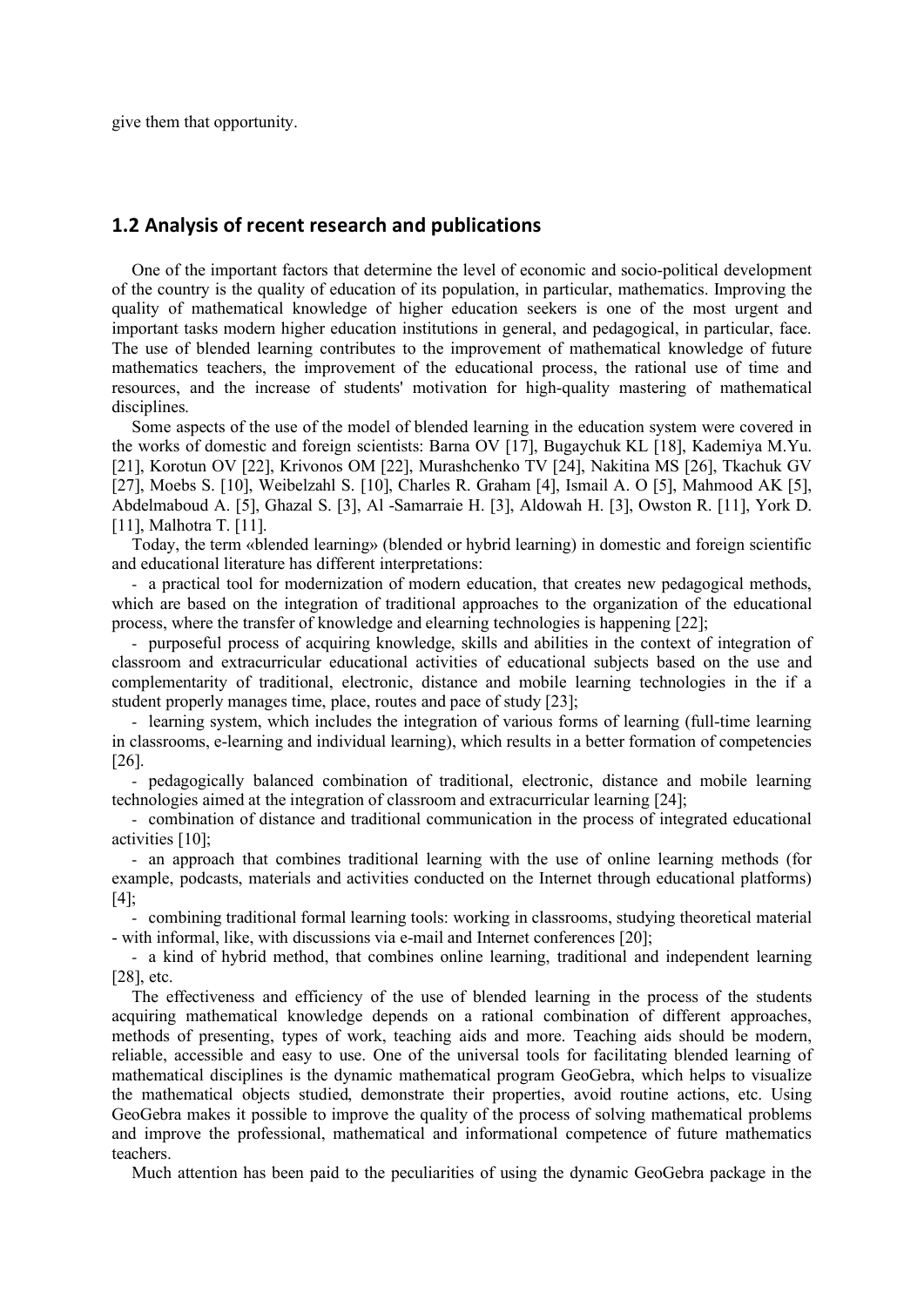educational process by foreign scholars, such as: Mailizar [8], Johar R., [8], Jorge Olivares Funes [7], Elvis R. Valero Kari [7], Jorge Andres Olivares Funes [6], Elvis Valero [6], Barahona Avecilla F. [2], Barrera Cardenas O. [2], Vaca Barahona B. [2], & Hidalgo Ponce B. [2], Arceo-Diaz S. [ 1], Barrios EEB [1], Maravillas JA [1], Salazar-Torres J. [1], Sugandi AI [14], Bernard M. [14], Majerek D. [9], Septian A. [12] , Suwarman RF [12], E. Monariska [12], R. Sugiarni [12], Septian A. [13], Darhim [13], Prabawanto S. [13], Yismaw A. [15], Wassie G. [15], Awgichew Z., [15], Ziatdinov R. [16], Rakuta V. [16].

Thus, scientists Yismaw A., Wassie G., Awgichew Z. [15] analyzed the possibilities of GeoGebra in process of teaching mathematics and found that the use of this system helps to increase students' interest in learning mathematics. Ziatdinov R., Rakuta V. [16] emphasizes the effectiveness of using the GeoGebra environment for the formation of algebraic thinking skills.

The purpose of the article is to highlight the feasibility and effectiveness of using the dynamic mathematical program GeoGebra in classes in mathematical disciplines (on the example of linear algebra) in a blended learning environment.

### 2. Methods of the study

Methods used in the research process include: analysis of theoretical sources, generalization of the best pedagogical practices of foreign and domestic specialists of using the dynamic mathematical program GeoGebra in classes in the process of teaching mathematical disciplines (using the example of linear algebra) in a blended learning environment; synthesis, generalization and conceptualization for the development of the main research provisions; interviewing students; generalization of results.

#### 3. Results

One of the most important disciplines of the fundamental cycle of training future teachers of mathematics is linear algebra. The purpose of the discipline «Linear Alge-bra» in pedagogical universities is: to reveal the concept of linear transformation in finite-dimensional spaces, understanding its position and role in the general system of mathematical knowledge and ability to apply it in specific situations, as well as education of algebraic and numerical culture.

When solving a series of problems in linear algebra, it is often time-consuming to perform cumbersome calculations. This leads to a focus on minor details, the performance of ordinary mathematical calculations, and important, significant points are ignored. Therefore, to ensure the automation of solving a certain group of problems, increase the efficiency of learning using the latest techniques and technical teaching aids, in the course of linear algebra it is appropriate and effective to use a dynamic mathematical program GeoGebra.

In addition, the use of the dynamic mathematical program GeoGebra in learning linear algebra is reasonable due to many other factors, including:

- intensification of the educational process, in connection with which more and more hours for the study of linear algebra are allocated for individual learning. So, for example, in Pavlo Tychyna Uman State Pedagogical University, the linear algebra curriculum dedicated 180 hours to the discipline, out of them 94 hours are set aside for independent study of educational material by students.

- the difficulty of studying linear algebra by students, in particular due to the need to cover a lot of theoretical material, therefore there is a need to constantly intensify the educational activities of students and promote interest in the discipline.

- the need to visualize educational material, to quickly and effectively evaluate the results of educational activities, etc.

GeoGebra software can be used to increase the efficiency of individual learning of linear algebra, and during lectures and practical classes as part of full-time and distance and blended learning. During practical training in linear algebra, GeoGebra can act as an intermediary between the teacher and students, acting as a simulator in solving certain types of problems. For example, the applet «Gauss-Jordan – Latest» can be used during the practical lesson for first-year students majoring in 014.04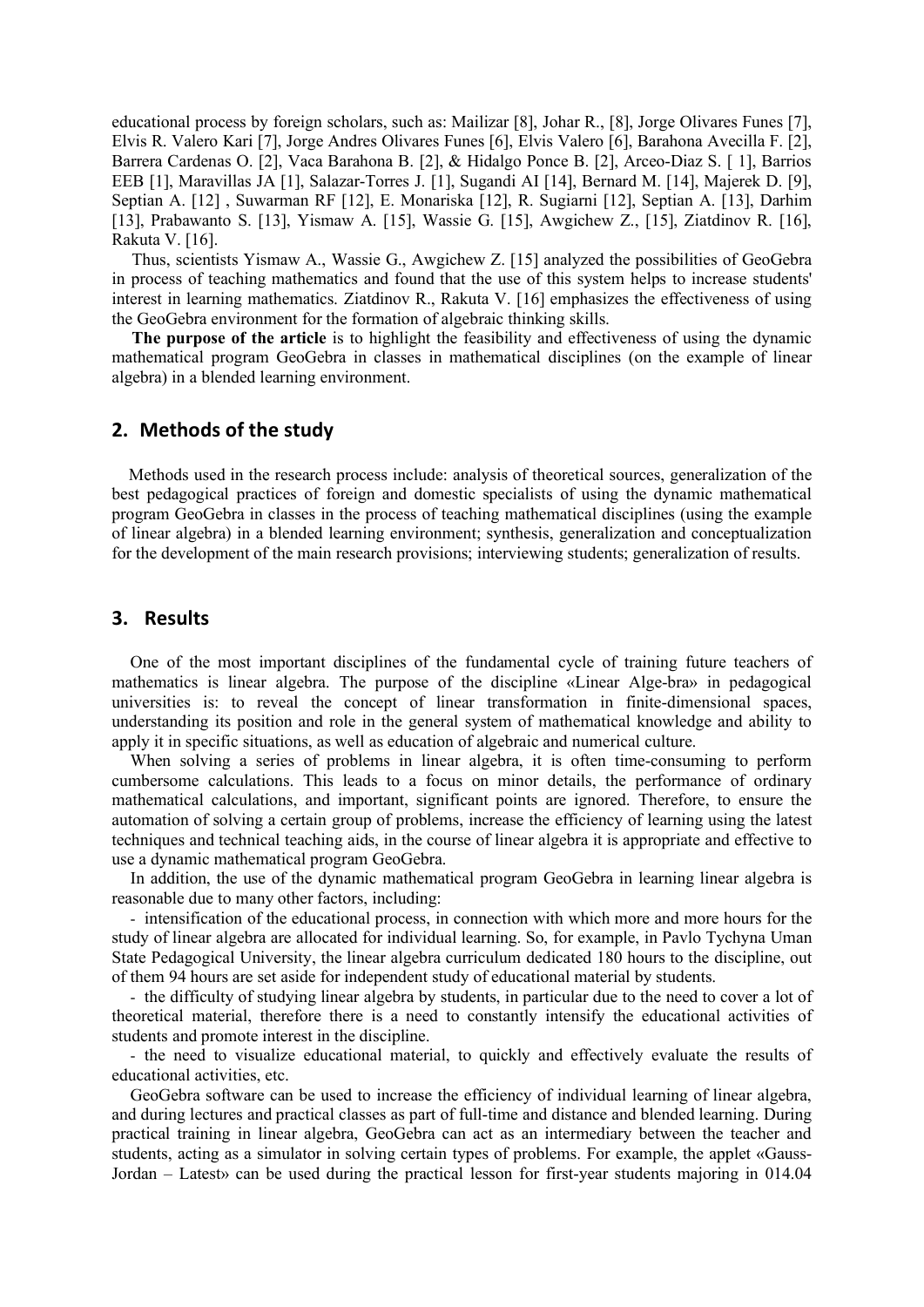Secondary Education (Mathematics) on «Systems of linear equations», aiming to develop practical skills and ability to solve systems of linear equations by Gauss and Jordan-Gauss (Fig. 1) [19].

| $\boxed{\sqrt{Eq1 : 1x + 1y + 1z = 3}}$<br>$\left[ \begin{array}{cccc c} 1 & 1 & 1 & \mid & 3 \\ 2 & 1 & 1 & \mid & 5 \\ 1 & 2 & -1 & \mid & 4 \end{array} \right]$<br>$\sqrt{Eq2 : 2x + 1y + 1z} = 5$ |
|--------------------------------------------------------------------------------------------------------------------------------------------------------------------------------------------------------|
| $\boxed{\sqrt{Eq3: 1x + 2y + -1z = 4}}$                                                                                                                                                                |
| <b>Elementary Row</b><br>$Ri + c \cdot Rj \rightarrow Ri$<br>$Ri \leftrightarrow Rj$<br>$e^*$ -Ri -- Ri<br>Operations:                                                                                 |
|                                                                                                                                                                                                        |
|                                                                                                                                                                                                        |
|                                                                                                                                                                                                        |
| Show Solution in RREF.<br><b>Reset Row Operations</b>                                                                                                                                                  |
| Unique<br>Linear<br>Unique                                                                                                                                                                             |
| Planar<br>No Solution                                                                                                                                                                                  |
| Define a System of Equations                                                                                                                                                                           |
|                                                                                                                                                                                                        |
|                                                                                                                                                                                                        |
|                                                                                                                                                                                                        |

Figure. 1. The GeoGebra applet is designed to solve systems of linear equations

In a practical lesson, before students use the applet on their own, the teacher needs to show all its possibilities by a concrete example. One must first propose to solve a system of linear equations that has one solution. By identifying a single solution using an applet, students can check the notebook on

their own. For example, one can consider the solution of the system

 $\overline{\phantom{a}}$  $\left[ x_1 + 4x_2 + 6x_3 \right] = 17.$  $\vert$  $\{x_1 + 2x_2 + 3x_3 = 10, \text{ The }$  $\int 2x_1 + 6x_2 + 7x_3 = 25,$ 

functionality of the simulator involves the introduction of any system (Fig. 2).



#### Figure 2. Writing a system of linear equations

Using, a specific example, the teacher shows that with this applet you can work the following elementary transformations on the rows of the matrix:

1. Permutation of two lines in places.

Rearrangement of two lines in places can be done using the appropriate button  $\begin{bmatrix} R_i \rightarrow R_j \end{bmatrix}$ , which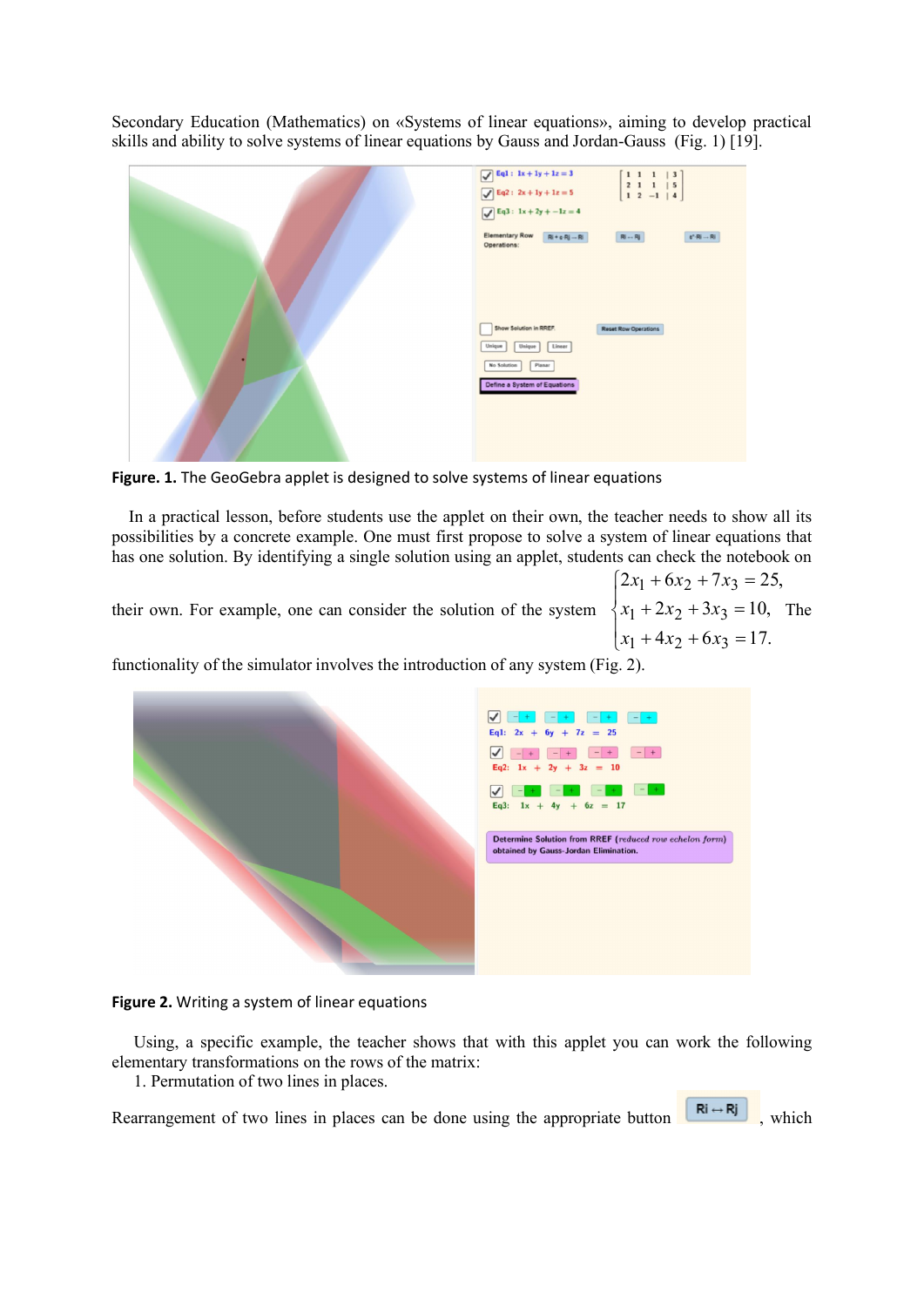| $Ri \leftrightarrow Rj$ |  |
|-------------------------|--|
| $R1 \leftrightarrow R3$ |  |
| $R2 \leftrightarrow R1$ |  |
| $R3 \leftrightarrow R2$ |  |

after pressing takes the following form: . At this stage, students should be given useful advice that it is desirable to choose the leading element of the first line so that it is not zero and is equal to  $\pm$  1. Rearranging lines in places will help to do this.



by any number. At the stage of multiplying a line by a number, the teacher draws attention to the fact that there may be cases when it is possible to reduce both parts of the equation by a number (say c), which will simplify the following calculations. This can be done by multiplying the row of the  $\mathbf{c}^*\!\!\cdot\!\mathsf{R}\mathrm{i} \rightarrow \mathsf{R}\mathrm{i}$ 



extended system matrix by the number  $\frac{1}{2}(\frac{A_{\text{pe}}\ln\left(\frac{1}{A_{\text{pe}}}{\ln\left(\frac{1}{A_{\text{pe}}}{\ln\left(\frac{1}{A_{\text{pe}}}{\ln\left(\frac{1}{A_{\text{pe}}}{\ln\left(\frac{1}{A_{\text{pe}}}{\ln\left(\frac{1}{A_{\text{pe}}}{\ln\left(\frac{1}{A_{\text{pe}}}{\ln\left(\frac{1}{A_{\text{pe}}}{\ln\left(\frac{1}{A_{\text{pe}}}{\ln\left(\frac{1}{A_{\text$ 

3. Add a line multiplied by some number to another line.



You can add another number multiplied by a number to one line using the button



Apply:  $R1 + c \cdot R3 \rightarrow R1$ . At this stage, the teacher needs to explain why the leading

element of the first line was made the number  $\pm$  1, demonstrating with the help of the applet of addition to each line of the first, multiplied by the corresponding coefficients.

By reducing the matrix to a stepped shape, the teacher can use this simulator to continue to transform the matrix of the system into a consolidated stepped shape, reminding students of the difference in solving systems of linear equations by the Gaussian and Jordan-Gaussian methods.

After writing down the solutions of this system, students can be asked to solve two more systems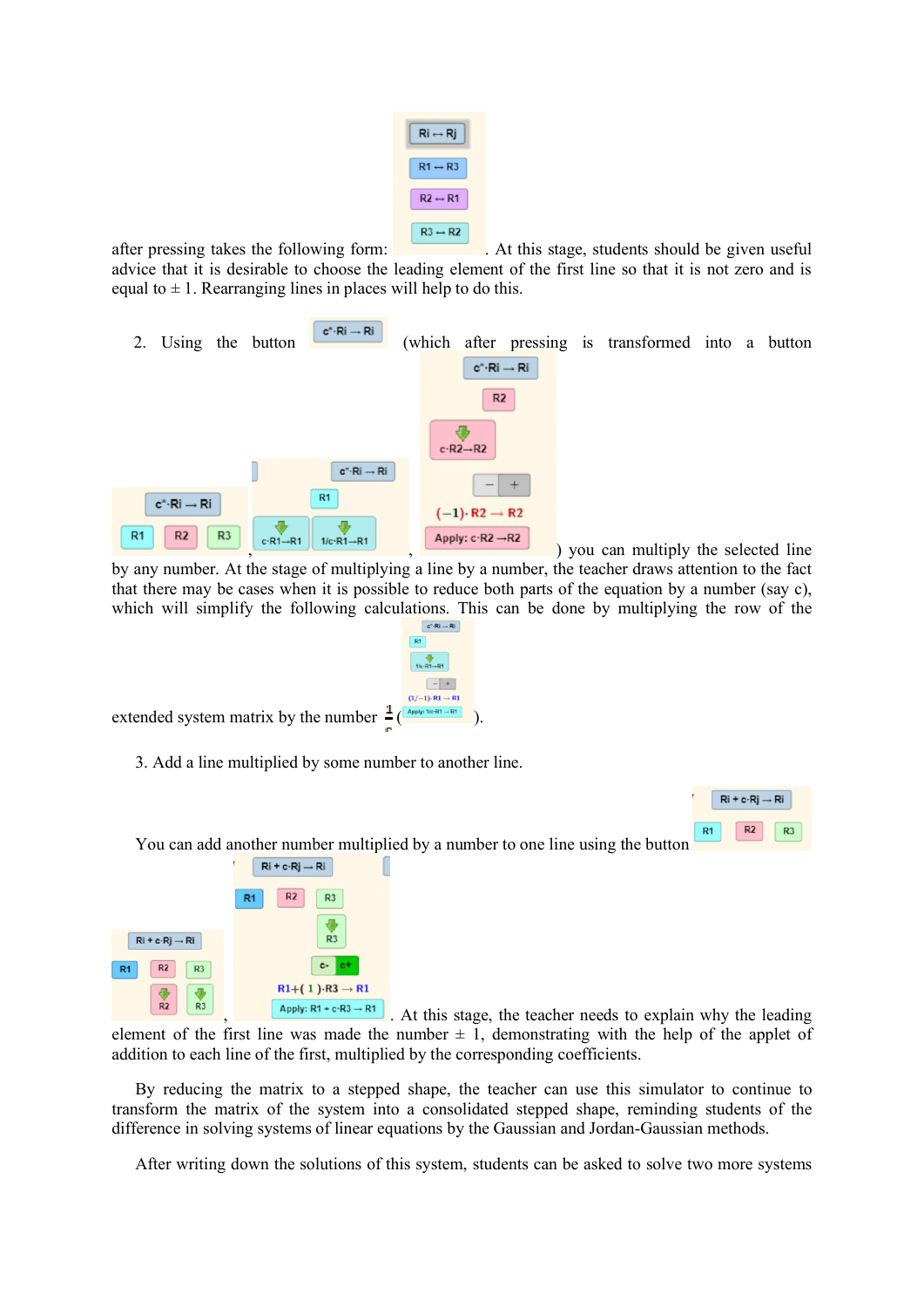of linear equations, for example, the system  $\overline{ }$  $\overline{\mathcal{L}}$  $\Big\}$  $\left\{ \right.$  $\overline{\phantom{a}}$  $+3x_2+2x_3=$  $+x_2 - x_3 =$  $+2x_2+3x_3=$  $3x_1 + 3x_2 + 2x_3 = 7.$  $2x_1 + x_2 - x_3 = 3$  $2x_2 + 3x_3 = 4$  $3 + 3x^2 + 2x^3$  $x_1 + x_2 - x_3$  $x_1 + 2x_2 + 3x_3$  $x_1 + 3x_2 + 2x$  $x_1 + x_2 - x$  $x_1 + 2x_2 + 3x$  $\overline{\phantom{a}}$  $\overline{\mathcal{L}}$  $\vert$  $\left\{ \right.$  $\overline{\phantom{a}}$  $+x_2 - x_3 =$  $+4x_2+6x_3=$  $+2x_2+3x_3=$  $3x_1 + x_2 - x_3 = 1.$  $2x_1 + 4x_2 + 6x_3 = 3$  $2x_2 + 3x_3 = 4$  $x_1 + x_2 - x_3$  $x_1 + 4x_2 + 6x_3$  $z_1 + 2x_2 + 3x_3$  $x_1 + x_2 - x$  $x_1 + 4x_2 + 6x$  $x_1 + 2x_2 + 3x$ one of

which has many solutions, and the other has no solutions.

If the lesson is in remote or mixed modes, then the demonstration of the use of the dynamic mathematical program GeoGebra should be done screen sharing using video conferencing programs, such as Google Meet, Zoom, etc.

Despite the simple and intuitive tools of the applet, before letting the students to use it independently using it independently, the teacher must not only introduce students to the functionality by solving specific problems, but also provide students with instruction cards. Instruction cards should be compiled in such a way that the student can work independently with the service without the help of the teacher (see Fig. 3). To do this, one needs to include QR-codes with a link to the applet and other useful links, as well as a specific example, to show the stages of solving a system of linear equations in the instruction cards. Since some students may have difficulty understanding the purpose of certain buttons, it is desirable that the instruction cards have a translation of the inscriptions.

We offer to provide students with a bank of tasks (3-6 tasks), which they must perform with the help of a simulator. This type of work will contribute to the formation of practical skills and abilities to reduce systems to row echelon form and reduced row echelon form, to solve systems of linear equations by the Jordan-Gauss method. This type of work with this simulator will teach students to perform methodically correct transformations, without wasting time on simple calculations. However, as practice shows, students make the most mistakes performing simple calculations, which leads to incorrect solutions. Therefore, after working in the program GeoGebra, it is necessary to offer students to perform several more tasks in notebooks, in order to prevent errors in actions with coefficients.



Figure. 3. Fragment of the instruction card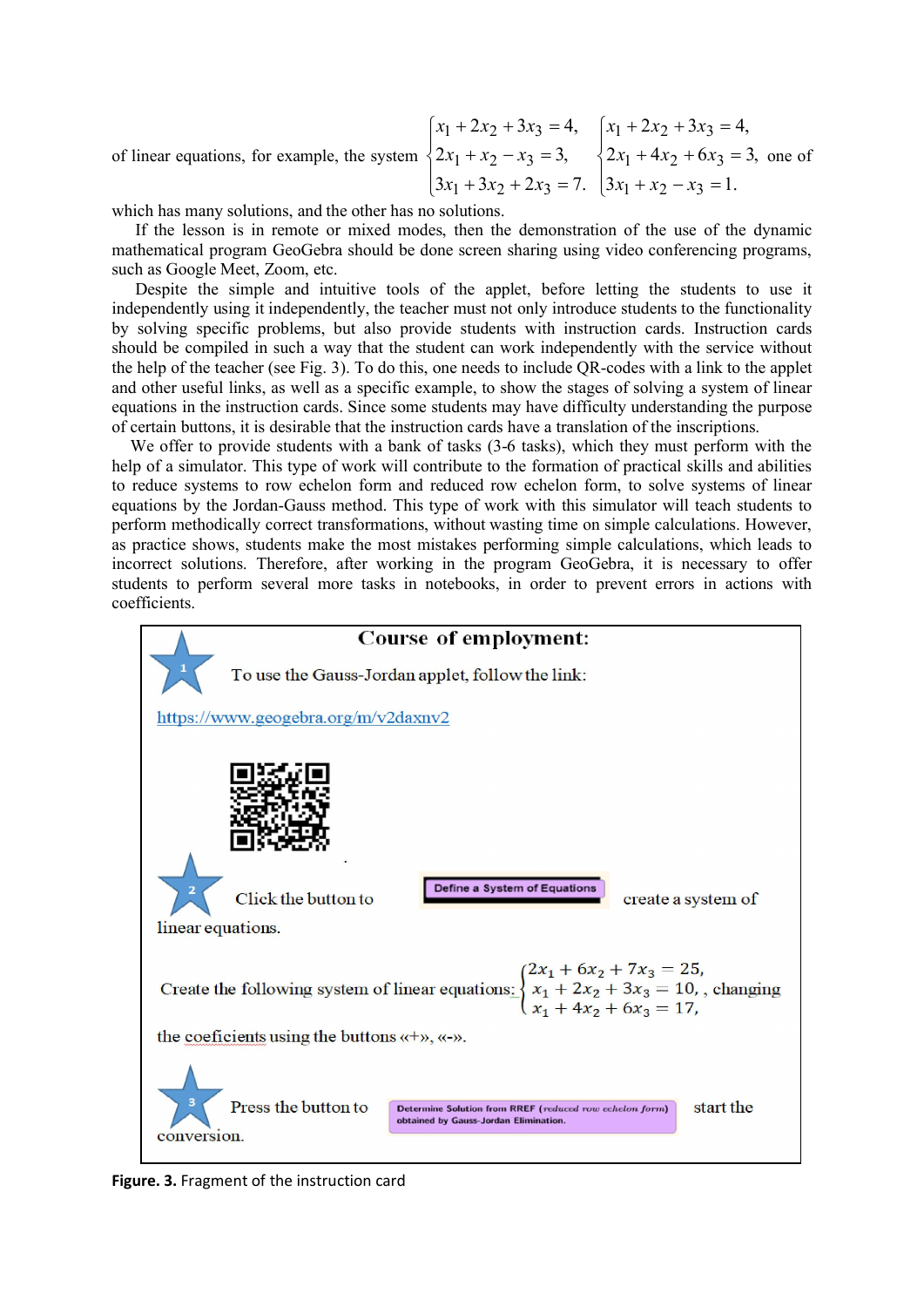Availability of GeoGebra program promotes realization of an educational path of applicants of higher education. Students can work with the program not only during classes according to the schedule, but also in extracurricular, convenient time. They can choose the appropriate composition and number of tasks, the resolution of which, in their opinion, is necessary and sufficient (depending on individual capabilities and needs) for the comprehensive assimilation of educational material and the development of appropriate computational ability and skills.

There are many advantages to using the «Gauss-Jordan - Latest» applet [19] during practical problems in linear algebra. The main ones are:

- increase of the efficiency of formation of practical skills and abilities of students to solve systems of linear equations by Gauss and Jordan-Gauss methods by developing a clear, methodically correct algorithm of students' actions;

- significant time savings due to elimination of routine calculations;
- involving students' cognitive activity;

- work with the simulator can be done not only with the help of desktop computers or laptops, but also with the help of tablets or smartphones, which allows for teaching in the places other than computer classrooms. Connected to the Internet, students can have online can complete tasks as effectively as during face to face classes. Thus, the GeoGebra software becomes an indispensable assistant in blended learning;

GeoGebra applets are easy to integrate into electronic manuals or textbooks.

However, there are significant disadvantages of using this simulator, among them:

- the need for tools to work with the program GeoGebra, as well as connection to the Internet;

- insufficient level of computer literacy and methodical preparation for practical work using the dynamic mathematical program GeoGebra;

- students use programs for other purposes, which can lead to poor learning of educational material.

After conducting classes in linear algebra in a blended learning environment using the dynamic mathematics program GeoGebra, students were surveyed about the interest and effectiveness of using this program. Students were presented with a QR code, with the link to the questionnaire the students could answer using their phones and tablets.

The survey can be conducted both synchronously (in the audience, «here and now») and asynchronously - at any time within a specified interval of the survey.

- 9 students of the Faculty of Physics, Mathematics and Informatics of Pavlo Tychyna Uman State Pedagogical University took part in the survey. The results of the survey are presented in Figures 4 and 5.



Figure 4. Results of students' questionnaire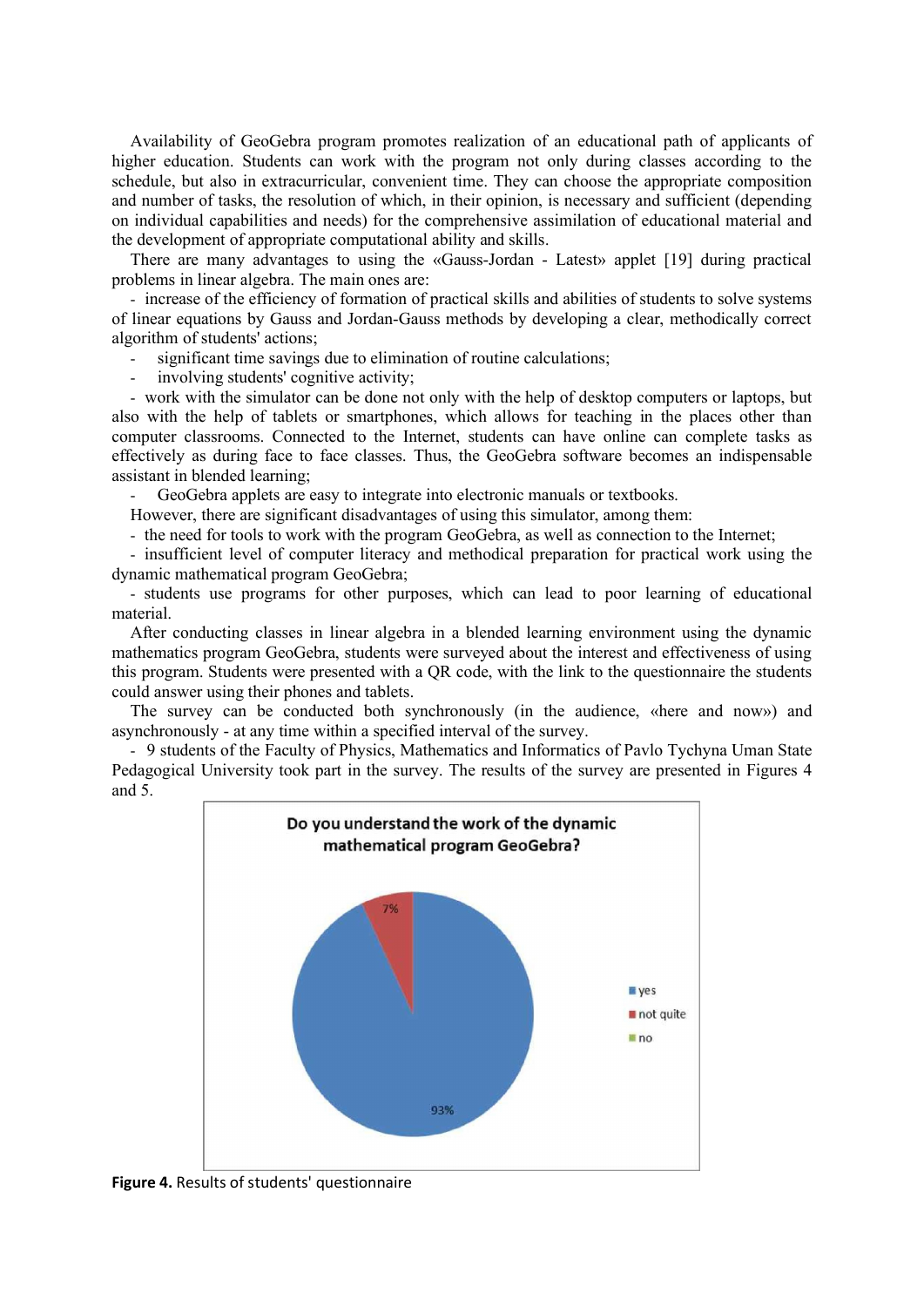

Figure 5. Results of students' questionnaire

The interaction of participants in the educational process with various computer based teaching aids, so-called teaching aids, should be used in classes in professional disciplines as often as possible, so that future teachers can successfully and skillfully implement them in their professional activities. After all, such computer-based learning tools allow to optimize and bring excitement and interest in the educational process, and motivate students.

The use of GeoGebra should not be limited to lectures or practical classes, one can ask students to do homework on their own in a notebook, and only then check in the program. One can use the proposed program to effectively check the completed task, when the teacher is the one checking, or when students check each other's work in pairs or groups. Thus, the dynamic mathematical program GeoGebra is a universal tool for organizing blended learning. Using its capabilities, one can both organize the work during the class at first, and then implement it into independent learning, and use it at any stage of the lesson.

## 4. Conclusions

Dynamic mathematical program GeoGebra, that clearly demonstrates the formal, algorithmic nature of problem allows students to form an algorithmic style of thinking, master modern information and communication technologies and get a powerful tool for solving problems. One of the effective means of increasing the effectiveness of teaching mathematical disciplines, including linear algebra, is the pedagogically balanced use of computer-based learning systems. The use of the dynamic mathematical program GeoGebra during the blended learning of mathematical disciplines brings the educational process to a qualitatively new level, provides an opportunity to build the educational trajectory of each student individually, taking into account his/her abilities and needs.

Further research should focus on the use of dynamic mathematical program Geo- Gebra in teaching students of other disciplines.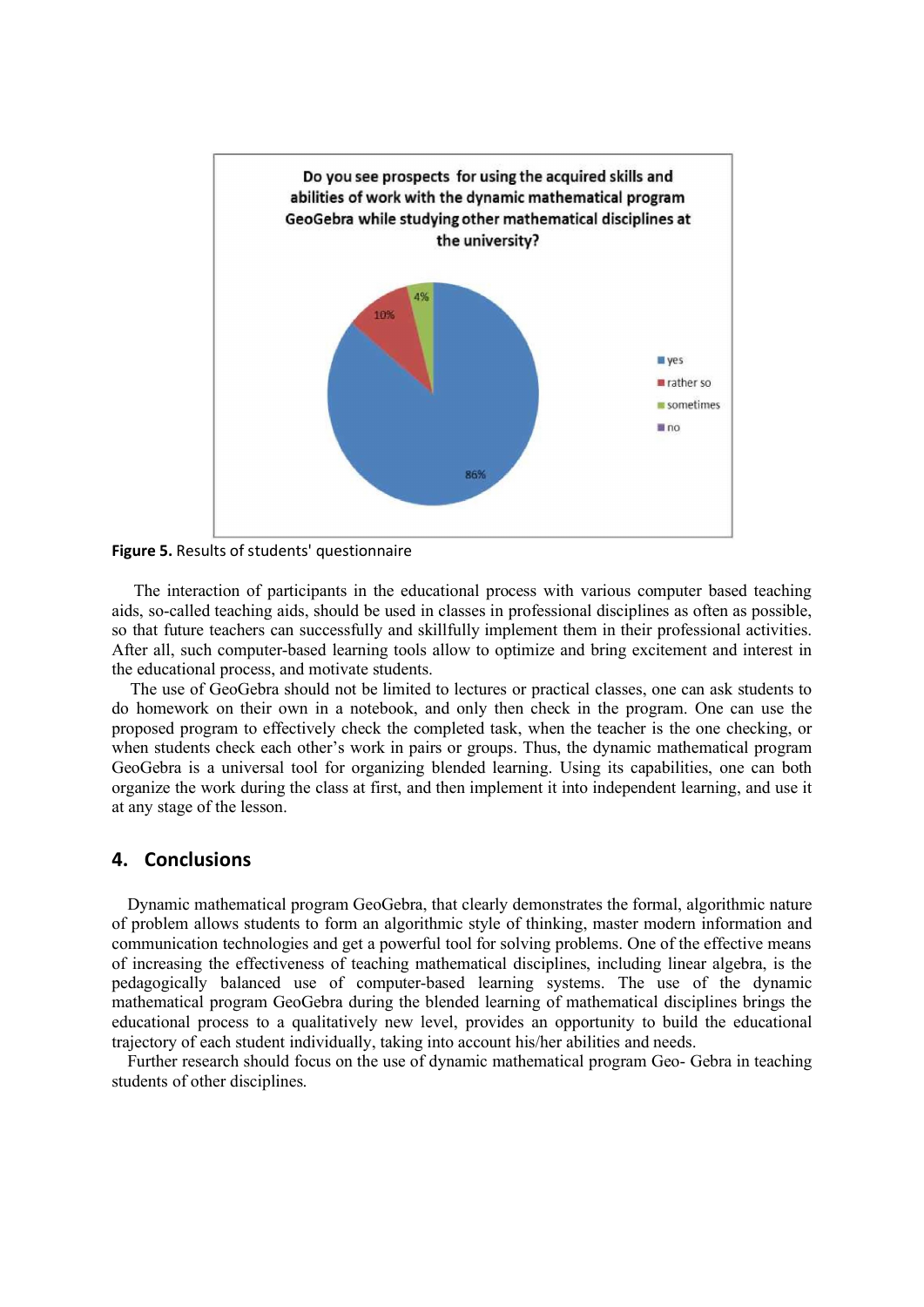## 5. References

[1]. Arceo-Díaz S., Barrios E. E. B., Maravillas J. A., Salazar-Torres J.: GeoGebra as learning tool for the search of the roots of functions in numerical methods. Journal of Physics: Conference Series. 13-14 March 2020. Vol.1672. (2020). (in English).

[2]. Barahona Avecilla F., Barrera Cárdenas O., Vaca Barahona B., Hidalgo Ponce B.: GeoGebra para la enseñanza de la matemática y su incidencia en el rendimiento académico estudiantil. Revista Tecnológica – ESPOL. Vol. 28(5). URL:

http://www.rte.espol.edu.ec/index.php/tecnologica/article/view/429 (2015). (in España). [3]. Ghazal S., Al-Samarraie H., Aldowah H. "I am Still Learning": Modeling LMS Critical

Success Factors for Promoting Students' Experience and Satisfaction in a Blended Learning Environment. *IEEE Access*, *6*, pp. 77179-77201. (2018). (in English).

[4]. Graham Charles R. Blended learning system: Definition, current trends and future direction. In: Bonk C.J., Graham C.R. (eds.) Handbook of Blended Learning: Global Perspectives, Local Designs, pp.3–21. Pfeiffer, San Francisco. (2005). (in English).

[5]. Ismail A. O., Mahmood A. K., Abdelmaboud A. Factors influencing academic performance of students in blended and traditional domains. International Journal of Emerging Technologies in Learning*.* Vol. 13(02). pp. 170–187. (2018). (in English).

[6]. Jorge Olivares Funes, Elvis Valero. Animations and interactive creations in linear differential equations of first order: the case of GeoGebra. Journal of Physics: Conference Series. Vol. 1141. (2018). (in English).

[7]. Jorge Olivares Funes, Elvis R. Valero Kari Exploring the exact differential equations with GeoGebra software. Journal of Physics: Conference Series, 7-10 September 2020. Vol. 1730. (2020). (in Greece).

[8]. Mailizar, Johar R. Examining Students' Intention to Use Augmented Reality in a Project-Based. Geometry Learning Environment. International Journal of Instruction. Vol. 14(2). pp.773-790. (2021). (in English).

[9]. Majerek D. Application of Geogebra for teaching mathematics. Advances in Science and Technology Research Journal. Vol. 8. No. 24. pp. 51–54. doi: 10.12913/22998624/56712913/22998624/567. (2014). (in English).

[10]. Moebs S., Weibelzahl S. Towards a good mix in blended learning for small and medium sized enterprises. Proceedings of the Workshop on Blended Learning and SMEs held in conjunction with the 1st European Conference on Technology Enhancing Learning. pp. 1–6. (2006). (in Greece).

[11]. Owston R., York D., Malhotra T. Blended learning in large enrolment courses: Student perceptions across four different instructional models. Australasian Journal of Educational Technology. Vol. 35(5). pp. 29–45. (2019). (in Australia).

[12]. Septian A., Suwarman R. F., Monariska E., Sugiarni R. Somatic , auditory , visualization , intellectually learning assisted by GeoGebra to improve student's mathematical representation skills. Journal of Physics: Conference Series. Vol. 1657(1). doi:10.1088/1742-6596/1657/1/012023. (2020). (in English).

[13]. Septian A., Darhim, Prabawanto S. GeoGebra in integral areas to improve mathematical representation ability. Journal of Physics: Conference Series.Vol. 1613. doi:10.1088/1742- 6596/1613/1/012035.(2020). (in English).

[14]. Sugandi A. I., Bernard M. Application of GeoGebra software to improve problem-solving skills in analytic geometry in prospective teachers students. Journal of Physics: Conference Series. Vol. 1657(1), pp.1–8. doi:10.1088/1742-6596/1657/1/012077.(2020). (in English).

[15]. Yismaw Abera Wassie, Gurju Awgichew Zergaw Some of the Potential Affordances, Challenges and Limitations of Using GeoGebra in Mathematics Education. Eurasia Journal of Mathematics, Science and Technology Education. Vol. 15. No. 8. pp. 11. doi: 10.29333/ejmste/108436. (2019). (in English).

[16]. Ziatdinov R., Rakuta V.: Dynamic geometry environments as a tool for computer modeling in thesystem of modern mathematics education. European Journal of Contemporary Education. Vol. 1. No. 1. P. 93–100. ULR: http://ejournal1.com/journals\_n/1348513764.pdf (2012). (in English).